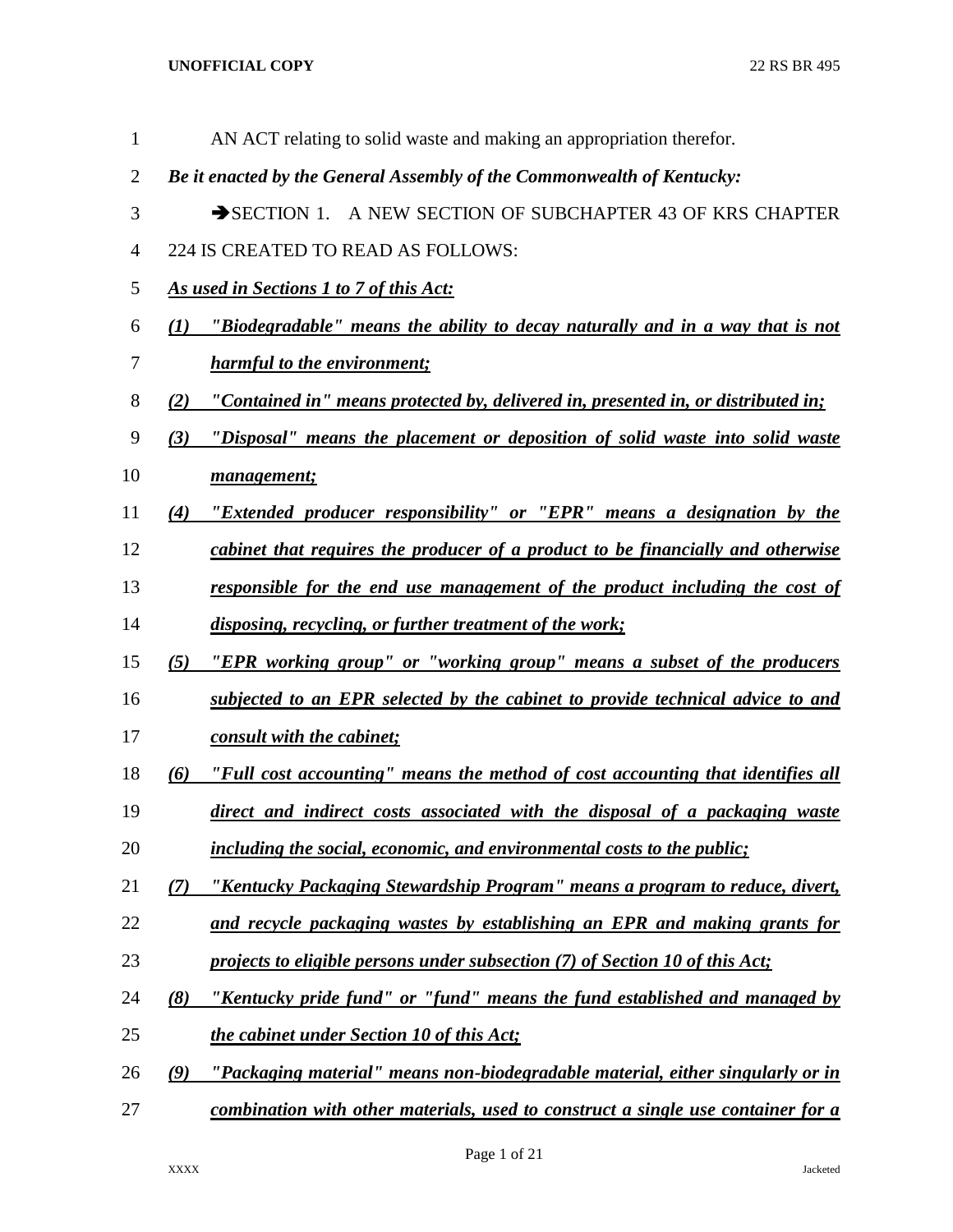| 1              | product, including a product sold over the Internet, which encases the product           |
|----------------|------------------------------------------------------------------------------------------|
| $\overline{2}$ | from the time that the product leaves a point of sale with the retailer or producer      |
| 3              | or the product is received by the consumer;                                              |
| 4              | "Packaging waste" means municipal solid waste that consists of packaging<br>(10)         |
| 5              | material;                                                                                |
| 6              | "Person" has the same meaning as in KRS $224.1 - 010(16)$ ;<br>(11)                      |
| 7              | (12) "Plastic material" means the following:                                             |
| 8              | <b>Polyethylene terephthalate (PET);</b><br>(a)                                          |
| 9              | <b>High density polyethylene (HDPE);</b><br>(b)                                          |
| 10             | Polyvinyl chloride (PVC);<br>(c)                                                         |
| 11             | Polystyrene; or<br>(d)                                                                   |
| 12             | Polypropylene;<br>(e)                                                                    |
| 13             | "Priority waste control list" means a list, rank ordered from greatest to least,<br>(13) |
| 14             | based on each category's contribution to the total amount of packaging waste             |
| 15             | disposed of in the Commonwealth;                                                         |
| 16             | "Producer" means a person who disposes of more than fifteen (15) tons of<br>(14)         |
| 17             | packaging material annually and:                                                         |
| 18             | Has legal ownership of the brand of a product sold in the Commonwealth<br>(a)            |
| 19             | contained in packaging material; or                                                      |
| 20             | Imports a product contained in packaging material branded by the person,<br>(b)          |
| 21             | regardless of whether the person has a physical presence in the state;                   |
| 22             | "Producer responsibility fees" or "producer fees" means the amounts paid to the<br>(15)  |
| 23             | cabinet by producers to defray the disposal cost of each producer's share of             |
| 24             | <u>packaging wastes under an EPR;</u>                                                    |
| 25             | "Minimum recyclable content standard" means a standard set by the cabinet that<br>(16)   |
| 26             | requires a portion or percentage of the packaging material's total weight to be          |
| 27             | composed of recovered material that is biodegradable, recyclable, or some                |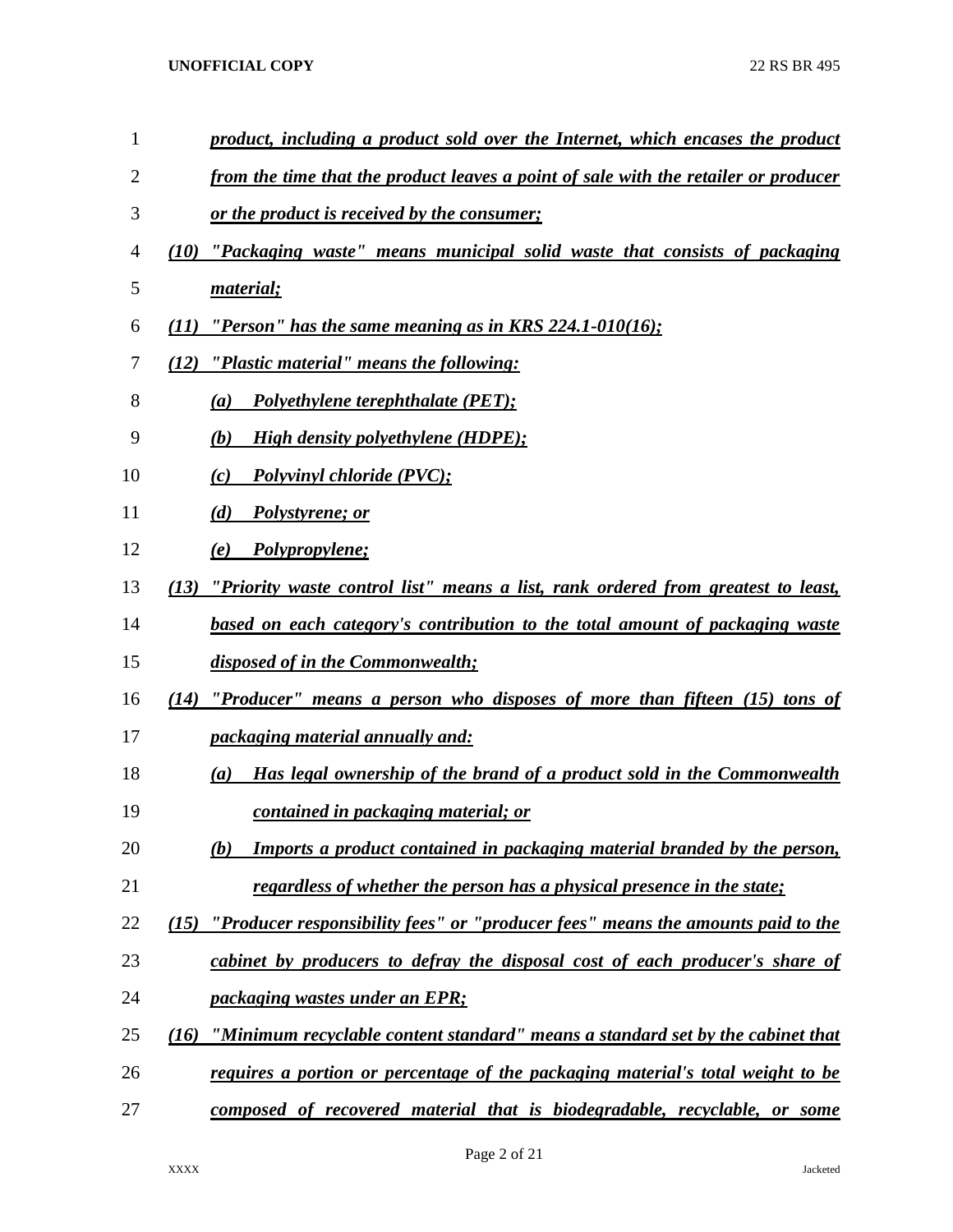| $\mathbf{1}$ | <i><u><b>percentage of both;</b></u></i>                                              |
|--------------|---------------------------------------------------------------------------------------|
| 2            | <u>"Sold" means offered for sale or distributed for sale; and</u><br>(17)             |
| 3            | "Waste reduction target" means an amount set by the cabinet representing the<br>(18)  |
| 4            | quantity of packaging waste, by category, to be diverted from landfills.              |
| 5            | $\rightarrow$ SECTION 2.<br>A NEW SECTION OF SUBCHAPTER 43 OF KRS CHAPTER             |
| 6            | 224 IS CREATED TO READ AS FOLLOWS:                                                    |
| 7            | Within ninety (90) days of the effective date of this Act, the cabinet shall<br>(I)   |
| 8            | implement Sections 1 to 7 of this Act and the Kentucky Packaging Stewardship          |
| 9            | Program by promulgating administrative regulations, which at a minimum, shall         |
| 10           | establish:                                                                            |
| 11           | <b>Requirements for entities engaged in solid waste management for the</b><br>(a)     |
| 12           | purposes of characterizing municipal solid wastes;                                    |
| 13           | Methods to characterize the contents of the municipal solid waste stream,<br>(b)      |
| 14           | <i>categorize different types of wastes, and issue an EPR;</i>                        |
| 15           | <b>Procedures to identify and notify producers associated with the wastes;</b><br>(c) |
| 16           | Ways to select and notify candidates and constitute a working group for<br>(d)        |
| 17           | each EPR; and                                                                         |
| 18           | Requirements and methods of setting producer responsibility fees.<br>(e)              |
| 19           | When promulgating the administrative regulations under subsection (1) of this<br>(2)  |
| 20           | section, the cabinet shall:                                                           |
| 21           | Internalize, as far as practicable, the full cost of disposing packaging waste<br>(a) |
| 22           | in the Commonwealth to the producers of the waste by use of an EPR for                |
| 23           | the packaging waste;                                                                  |
| 24           | Set waste reduction targets for packaging wastes on the priority waste<br>(b)         |
| 25           | <u>control list;</u>                                                                  |
| 26           | Set minimum recyclable content standard for producers to reduce or<br>(c)             |
| 27           | terminate their obligations under the EPR; and                                        |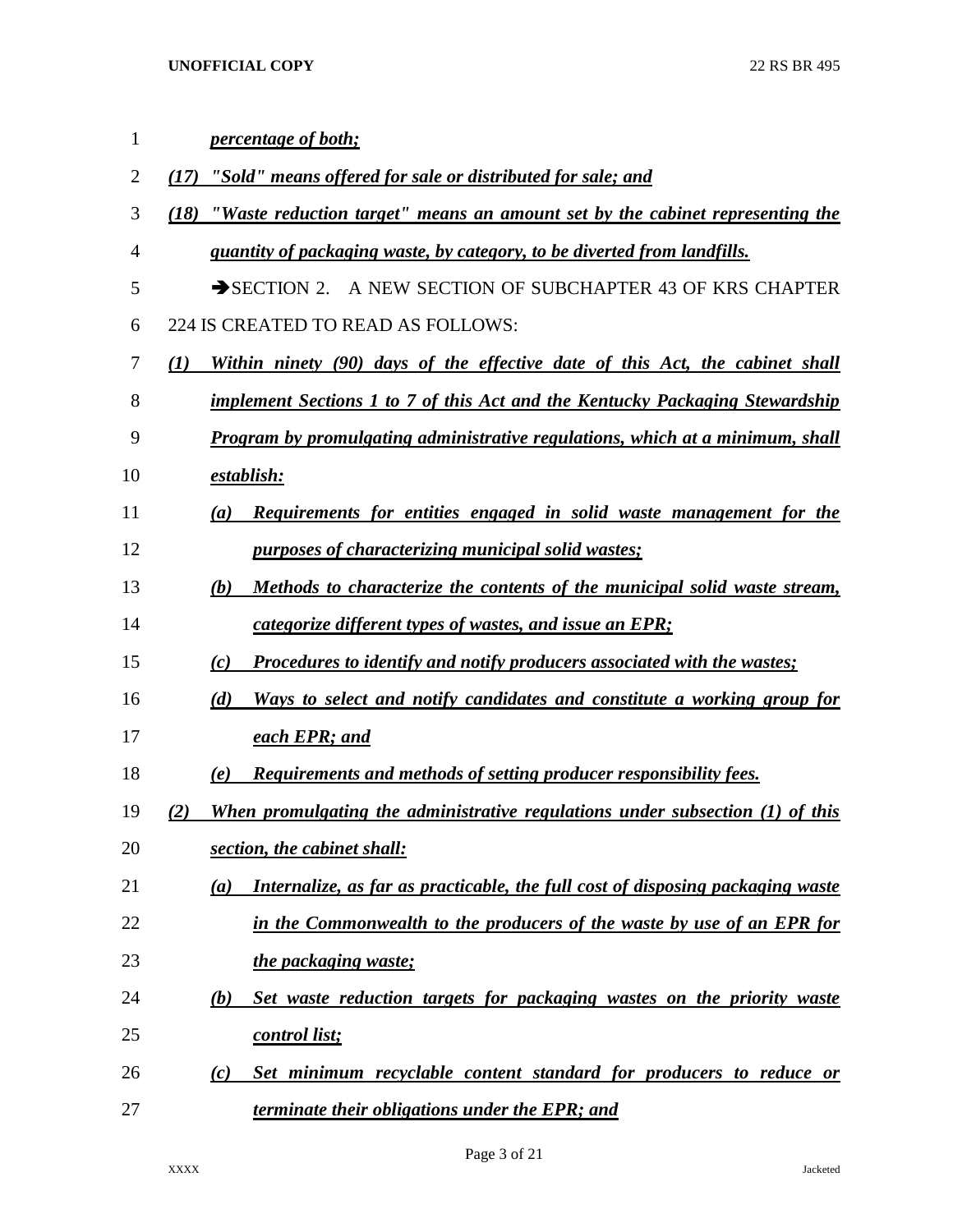| 1  | Utilize the proceeds from the producer responsibility fees collected under<br>(d)      |
|----|----------------------------------------------------------------------------------------|
| 2  | the EPR to make grants that:                                                           |
| 3  | Reduce the total volume of packaging waste disposed of in the<br>1.                    |
| 4  | Commonwealth by setting and achieving waste reduction targets;                         |
| 5  | Recycle packaging wastes and develop downstream markets for<br>2.                      |
| 6  | <i>recycling packaging wastes;</i>                                                     |
| 7  | Subject packaging wastes to treatment such as pyrolysis or<br>3.                       |
| 8  | incineration, if the treatment ensures environmentally safe disposal of                |
| 9  | those wastes; and                                                                      |
| 10 | Encourage producers to repackage products shipped to or sold in the<br>4.              |
| 11 | Commonwealth using biodegradable or recyclable materials.                              |
| 12 | A NEW SECTION OF SUBCHAPTER 43 OF KRS CHAPTER<br>$\rightarrow$ SECTION 3.              |
| 13 | 224 IS CREATED TO READ AS FOLLOWS:                                                     |
| 14 | For the purpose of developing a priority waste control list, the cabinet shall:<br>(I) |
| 15 | Characterize the packaging material in the Commonwealth's municipal<br>(a)             |
| 16 | solid waste stream;                                                                    |
| 17 | <b>Establish packaging waste categories; and</b><br>(b)                                |
| 18 | Rank order packaging waste categories, from greatest to least, according to<br>(c)     |
| 19 | the category's contribution to the total amount of packaging waste in the              |
| 20 | <i>municipal solid waste stream.</i>                                                   |
| 21 | Characterization of packaging wastes may be conducted via a waste audit or<br>(2)      |
| 22 | other commonly acceptable methods of analyzing the contents of the municipal           |
| 23 | solid waste stream. The cabinet may contract for the provision of waste auditing       |
| 24 | services or any other services deemed necessary to characterize the waste stream       |
| 25 | and identify the producers of the wastes.                                              |
| 26 | (3)<br>The cabinet may impose additional waste management requirements on solid        |
| 27 | waste facilities and solid waste transporters regarding the collecting, sorting, and   |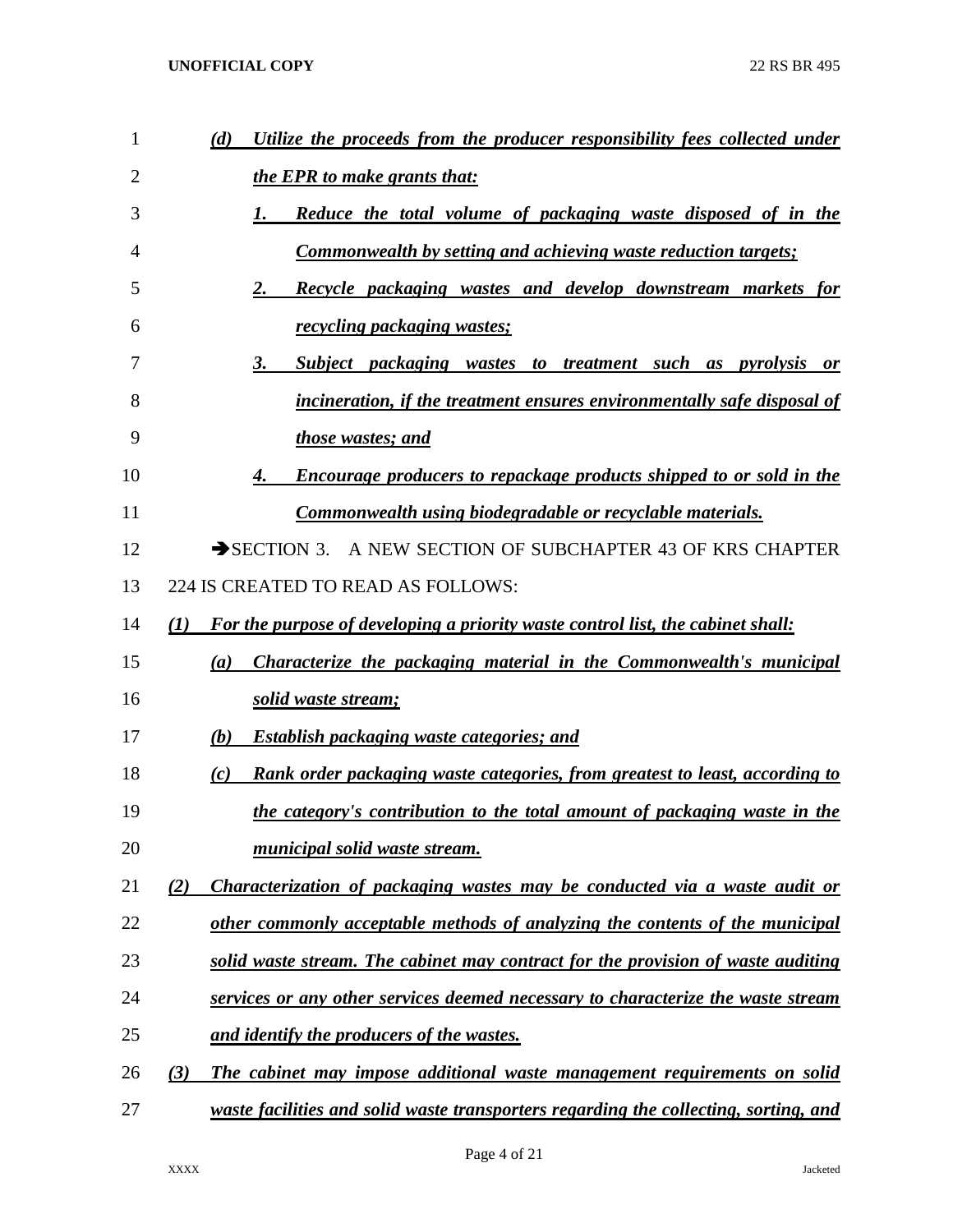| 1              | using of manifests to aid in:                                                             |
|----------------|-------------------------------------------------------------------------------------------|
| $\overline{2}$ | Identifying and disaggregating types of packaging wastes to establish waste<br>(a)        |
| 3              | categories;                                                                               |
| 4              | Quantifying the amounts of waste by waste category; and<br>(b)                            |
| 5              | Determining the producers who are responsible for the waste by the<br>(c)                 |
| 6              | <i>packaging wastes categories.</i>                                                       |
| 7              | The top ten (10) waste categories contributing to the municipal solid waste stream<br>(4) |
| 8              | <i>automatically shall be placed on the priority waste control list. However, the</i>     |
| 9              | cabinet may place any municipal solid waste on the priority waste control list if         |
| 10             | the cabinet deems an EPR would be practicable and necessary to protect human              |
| 11             | <i>health, safety, or the environment.</i>                                                |
| 12             | A NEW SECTION OF SUBCHAPTER 43 OF KRS CHAPTER<br>$\rightarrow$ SECTION 4.                 |
| 13             | 224 IS CREATED TO READ AS FOLLOWS:                                                        |
| 14             | The cabinet shall subject the packaging waste category with the highest priority<br>(I)   |
| 15             | to an EPR and set a waste reduction target for the packaging waste. A lower               |
| 16             | priority packaging waste category may be subject to an EPR if the cabinet                 |
| 17             | determines that such a program is more practicable or would protect human                 |
| 18             | health, safety, and the environment.                                                      |
| 19             | In establishing categories of packaging wastes, the cabinet shall give precedence<br>(2)  |
| 20             | to packaging wastes made of plastic material and those that do not have                   |
| 21             | downstream markets for recycling.                                                         |
| 22             | To establish the waste reduction target, the cabinet shall:<br>(3)                        |
| 23             | <b>Identify producers of the packaging waste under the EPR;</b><br>$\left(a\right)$       |
| 24             | Determine the full cost of solid waste disposal in the Commonwealth for the<br>(b)        |
| 25             | waste subjected to the EPR; and                                                           |
| 26             | Convene a working group for the waste under the EPR.<br>(c)                               |
| 27             | A producer may reduce or terminate its obligations under the EPR by increasing<br>(4)     |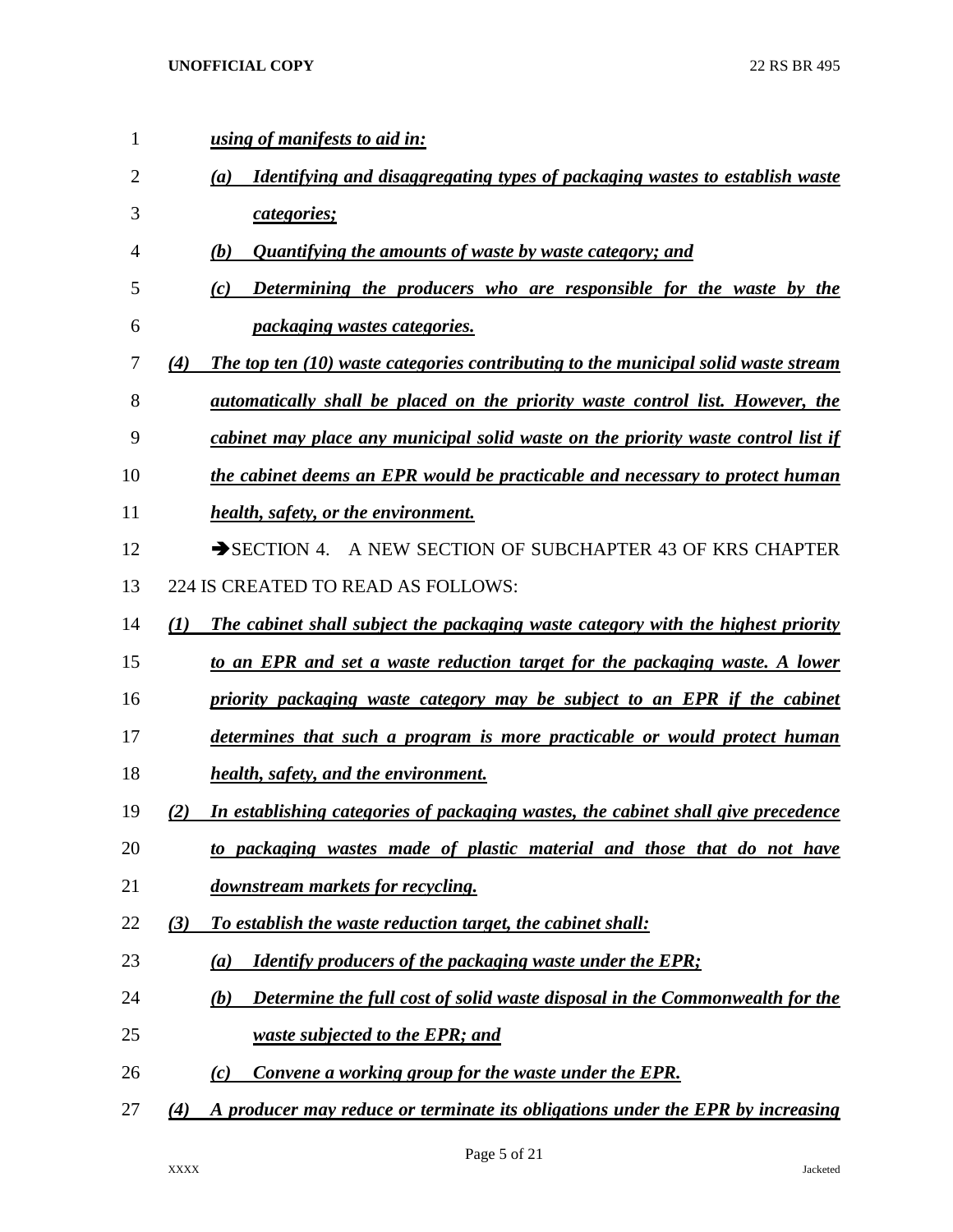| 1  | the amount of recyclable content in its packaging material. The cabinet may set a                       |
|----|---------------------------------------------------------------------------------------------------------|
| 2  | minimum recyclable content standard for the producer and establish additional                           |
| 3  | requirements and timetable for measuring compliance with the standard.                                  |
| 4  | A NEW SECTION OF SUBCHAPTER 43 OF KRS CHAPTER<br>$\rightarrow$ SECTION 5.                               |
| 5  | 224 IS CREATED TO READ AS FOLLOWS:                                                                      |
| 6  | The cabinet shall calculate waste reduction targets for the given packaging waste.<br>$\mathbf{\Omega}$ |
| 7  | <b>Reduction targets shall consider the:</b>                                                            |
| 8  | Amount that can be diverted to recycling or repackaged in biodegradable<br>(a)                          |
| 9  | materials;                                                                                              |
| 10 | <b>Improvement in water quality from waste reduction;</b><br>(b)                                        |
| 11 | Amount of phthalates, perfluoroalkyl and polyfluoroalkyl substances, or<br>(c)                          |
| 12 | micr plastic waste that will be avoided by imposition of the target;                                    |
| 13 | <b>Impact on landfill life and landfill size;</b><br>(d)                                                |
| 14 | Reduction in toxic air emissions and air quality contaminants; and<br>(e)                               |
| 15 | Reduction in the state's contribution to greenhouse gases.<br>(f)                                       |
| 16 | The cabinet shall consult with solid waste coordinators, industry representatives,<br>(2)               |
| 17 | and any other experts that are knowledgeable of the methods of setting waste                            |
| 18 | reduction targets and minimum recyclable content standards.                                             |
| 19 | Statewide solid waste reduction and management plans shall be consistent with<br>(3)                    |
| 20 | and support all waste reduction and recycling targets imposed under an EPR.                             |
| 21 | The cabinet may limit the amount, by weight or volume, of packaging waste                               |
| 22 | under an EPR accepted by municipal solid waste facilities in the state.                                 |
| 23 | A NEW SECTION OF SUBCHAPTER 43 OF KRS CHAPTER<br>$\rightarrow$ SECTION 6.                               |
| 24 | 224 IS CREATED TO READ AS FOLLOWS:                                                                      |
| 25 | The cabinet shall have the authority to establish a producer responsibility fee by<br>$\mathbf{\Omega}$ |
| 26 | administrative regulation on the producers of a category of waste subjected to an                       |
| 27 | <u>EPR.</u>                                                                                             |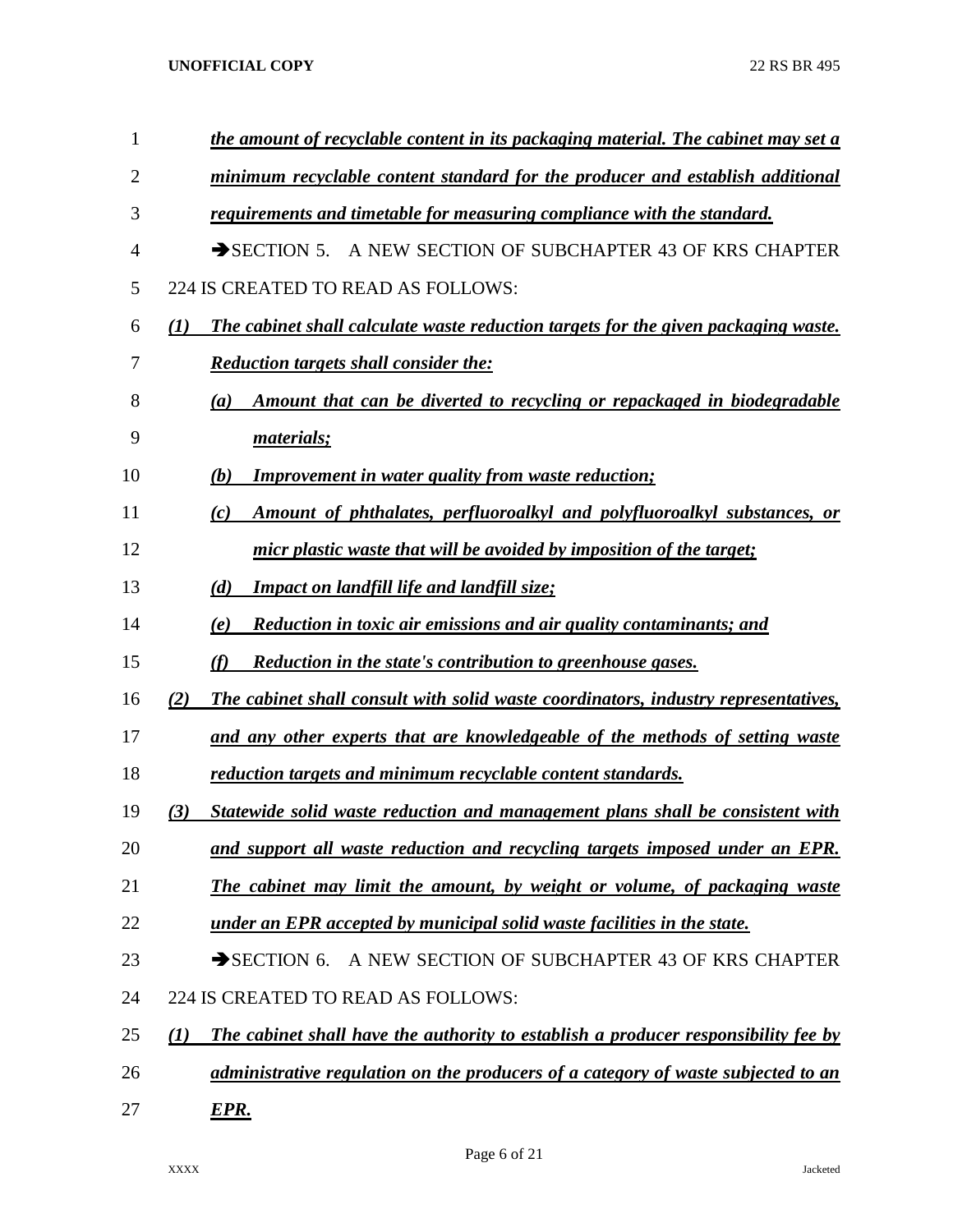| 1  | (2)              | To identify producers and determine the producer responsibility fees, the cabinet   |
|----|------------------|-------------------------------------------------------------------------------------|
| 2  |                  | <u>may require producers to register and report to the cabinet on the number of</u> |
| 3  |                  | products sold in the Commonwealth contained in packaging material under the         |
| 4  |                  | EPR.                                                                                |
| 5  | (3)              | The cabinet shall promulgate administrative regulations establishing the forms,     |
| 6  |                  | <u>process, timelines, and procedures for:</u>                                      |
| 7  |                  | <b>Notifying producers subject the EPR;</b><br>(a)                                  |
| 8  |                  | (b)<br><b>Remitting producer responsibility fees to the cabinet; and</b>            |
| 9  |                  | Appealing the producer's inclusion in the EPR in accordance with KRS<br>(c)         |
| 10 |                  | 224.10-440 and KRS 224.10-470.                                                      |
| 11 | (4)              | The producer responsibility fee shall be calculated by the cabinet based on each    |
| 12 |                  | producer's contribution of the packaging waste under the EPR to the total           |
| 13 |                  | amount of the state's packaging waste disposed during the fiscal year prior to the  |
| 14 |                  | <i>remittance date imposed by the cabinet.</i>                                      |
| 15 | (5)              | Proceeds from the fee shall be deposited into the Kentucky pride fund and           |
| 16 |                  | administered by the cabinet in accordance with Section 10 of this Act and shall be  |
| 17 |                  | used for the purposes of the Kentucky Packaging Stewardship Program                 |
| 18 |                  | implemented pursuant to Section 2 of this Act, subject to any grant conditions      |
| 19 |                  | <i>imposed by the cabinet.</i>                                                      |
| 20 |                  | SECTION 7. A NEW SECTION OF SUBCHAPTER 43 OF KRS CHAPTER                            |
| 21 |                  | 224 IS CREATED TO READ AS FOLLOWS:                                                  |
| 22 | $\mathcal{L}(I)$ | The cabinet shall establish a working group for each EPR. The working group         |
| 23 |                  | shall be attached to the cabinet for administrative purposes and staff support.     |
| 24 | (2)              | The working group shall have no more than eight (8) members appointed by the        |
| 25 |                  | secretary. The secretary shall make the appointments from recommendations           |
| 26 |                  | submitted by industry representatives named in the administrative regulations       |
| 27 |                  | promulgated under Section 2 of this Act.                                            |

Page 7 of 21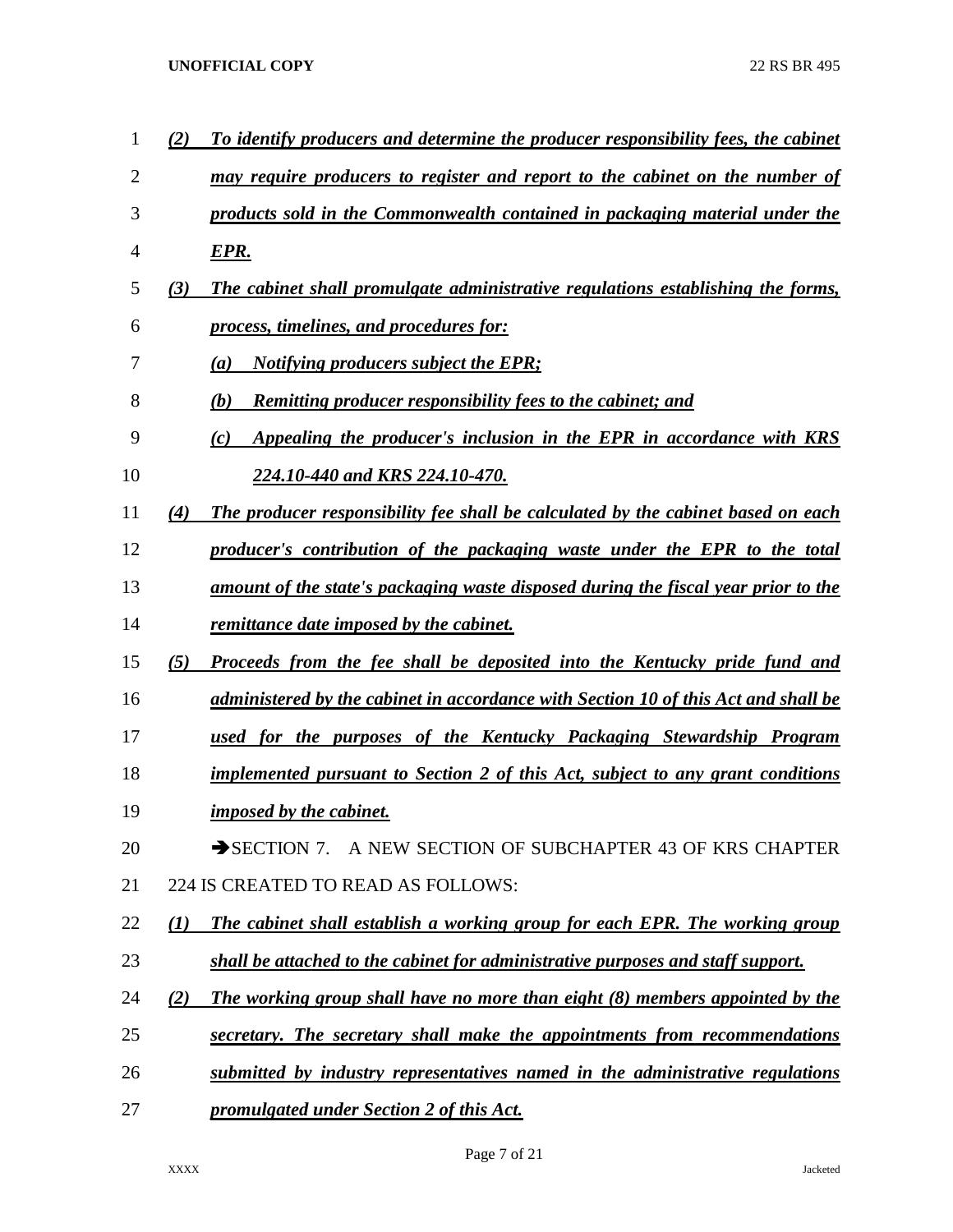| 1              | (3)                            |                 | The director of the Division of Waste Management or designee shall be an ex-                                |
|----------------|--------------------------------|-----------------|-------------------------------------------------------------------------------------------------------------|
| $\overline{2}$ |                                |                 | officio member and serve as chair of the working group. Appointed members of                                |
| 3              |                                |                 | the working group shall receive travel-related expenses but no salary as                                    |
| 4              |                                |                 | compensation.                                                                                               |
| 5              | (4)                            |                 | The working group shall serve as an advisory group to the cabinet and shall                                 |
| 6              |                                |                 | provide technical advice and consult with the cabinet on:                                                   |
| 7              |                                | (a)             | Ways to reduce the packaging wastes contributed by the producers;                                           |
| 8              |                                | (b)             | <b>Setting time frames for achieving waste reduction targets;</b>                                           |
| 9              |                                | (c)             | <b>Methods to reduce or divert wastes from landfilling;</b>                                                 |
| 10             |                                | (d)             | Technological, logistical, or other types of impediments to implementing                                    |
| 11             |                                |                 | strategies for waste reduction;                                                                             |
| 12             |                                | (e)             | Packaging and waste reduction and recycling targets; and                                                    |
| 13             |                                | (f)             | The amount of the producer fee imposed under the EPR.                                                       |
| 14             | (5)                            |                 | The working group shall meet two (2) times a year or more frequently at the call                            |
| 15             |                                |                 | of the chair.                                                                                               |
| 16             |                                |                 | Section 8. KRS 224.10-620 is amended to read as follows:                                                    |
| 17             | $\left( \underline{I} \right)$ |                 | The Kentucky Environmental Education Council, the Energy and Environment                                    |
| 18             |                                |                 | Cabinet, and the Department of Education shall establish a program to educate the                           |
| 19             |                                |                 | citizens of the Commonwealth <i>about</i> [of ] the:                                                        |
| 20             |                                | $\underline{a}$ | Importance of reducing and managing waste effectively: [, the]                                              |
| 21             |                                | <u>(b)</u>      | Need for individual action to reduce the amount and toxicity of solid waste                                 |
| 22             |                                |                 | being disposed: $[$ , the                                                                                   |
| 23             |                                | $\omega$        | Need for alternative disposal methods to landfilling for toxic materials                                    |
| 24             |                                |                 | commonly used in or around households such as cleaners, solvents, pesticides,                               |
| 25             |                                |                 | <i>plastic packaging materials, and automotive and paint products</i> : $\frac{1}{2}$ and $\frac{1}{2}$ the |
| 26             |                                | $\underline{d}$ | Necessity of implementing environmentally protective management and                                         |
| 27             |                                |                 | disposal mechanisms for the solid waste that is generated or transported into                               |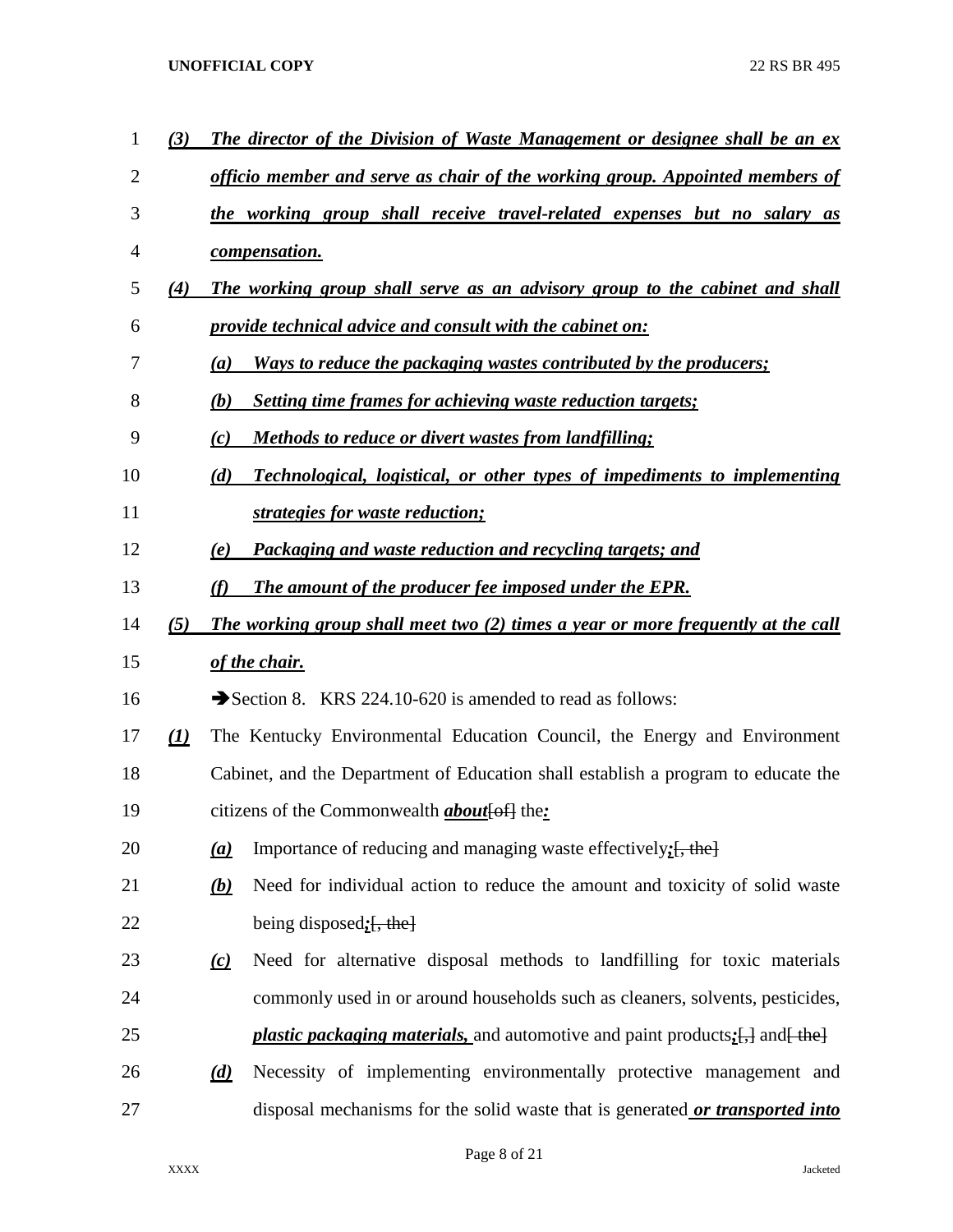| $\mathbf{1}$   |     | the Commonwealth.                                                                    |
|----------------|-----|--------------------------------------------------------------------------------------|
| $\overline{2}$ | (2) | In helping develop the educational programs, the Department of Education shall       |
| 3              |     | identify and adopt mechanisms to inform students throughout the Commonwealth         |
| 4              |     | <i>about</i> [of ] the:                                                              |
| 5              |     | Importance of reducing and managing solid waste effectively; and<br>(a)              |
| 6              |     | Individual actions that can reduce the amount of packaging waste disposed<br>(b)     |
| 7              |     | in the Commonwealth.                                                                 |
| 8              | (3) | As used in this section:                                                             |
| 9              |     | "Packaging material" means non-biodegradable material, either singularly<br>(a)      |
| 10             |     | or in combination with other materials, used to construct a single use               |
| 11             |     | container for a product, including a product sold over the Internet, which           |
| 12             |     | encases the product from the time that the product leaves a point of sale            |
| 13             |     | with the retailer or producer or the product is received by the consumer;            |
| 14             |     | and                                                                                  |
| 15             |     | "Plastic material" means:<br>(b)                                                     |
| 16             |     | Polyethylene terephthalate (PET);<br>1.                                              |
| 17             |     | <b>High density polyethylene (HDPE);</b><br>2.                                       |
| 18             |     | <b>Polyvinyl chloride (PVC);</b><br>3.                                               |
| 19             |     | <b>Ploystyrene; or</b><br>4.                                                         |
| 20             |     | Polypropylene.<br>5.                                                                 |
| 21             |     | Section 9. KRS 224.43-310 is amended to read as follows:                             |
| 22             | (1) | The Energy and Environment Cabinet of the Commonwealth of Kentucky is                |
| 23             |     | designated as the official planning and management agency of the Commonwealth        |
| 24             |     | of Kentucky in the field of solid waste. The cabinet shall have primary              |
| 25             |     | responsibility for coordinating the solid waste planning and management activities   |
| 26             |     | of waste management districts, counties, cities, area development districts, and any |
| 27             |     | combination thereof and for the approval of solid waste management facilities. In    |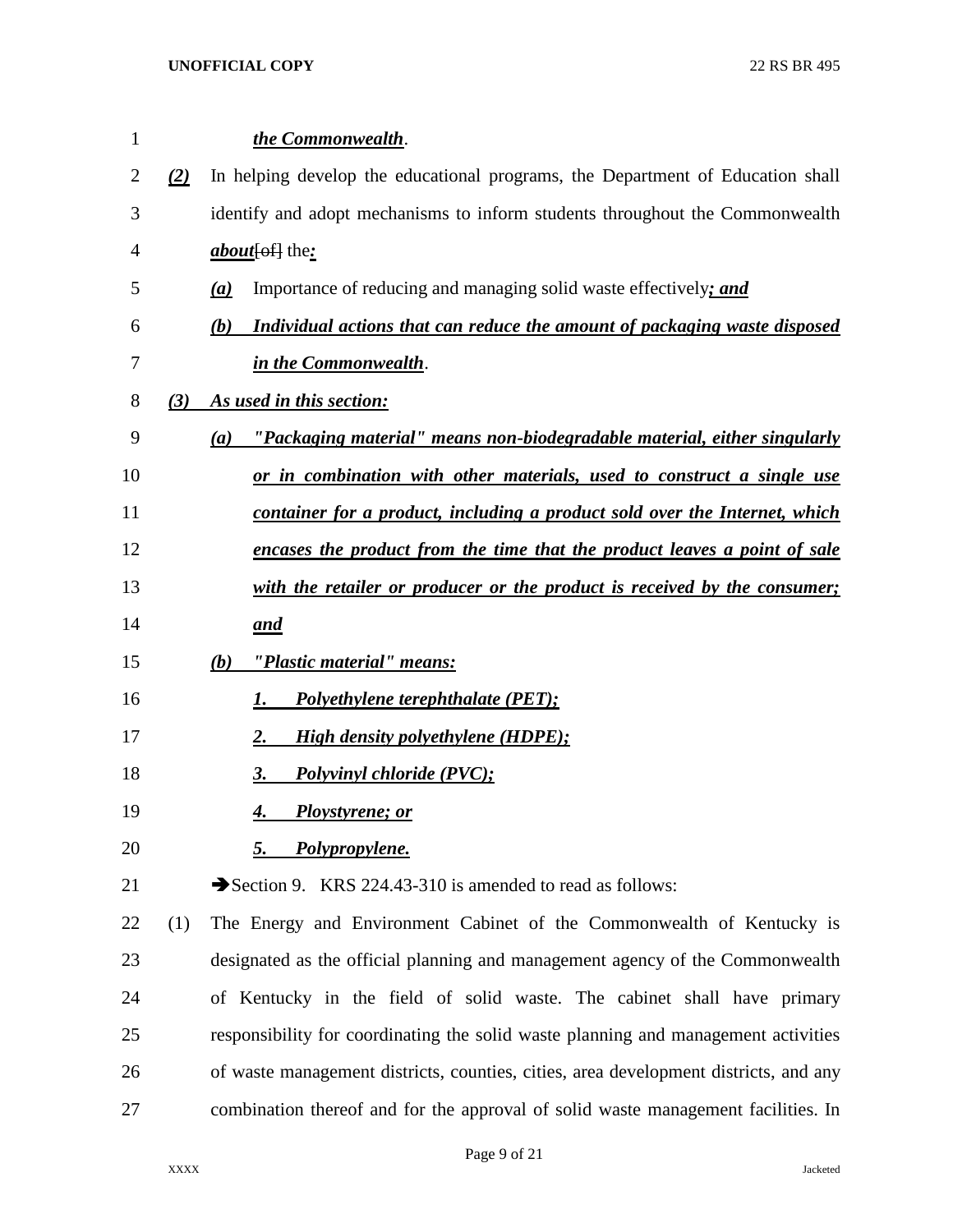doing so*,* it shall be the goal of the cabinet to reduce the amount of solid waste disposed in municipal solid waste disposal facilities within the Commonwealth *by meeting waste reduction targets, minimum recyclable content standards, or both,*  and to encourage regional management of solid waste. (2) The cabinet shall have the primary responsibility to develop, review, report on, and triennially update a statewide solid waste reduction and management plan. A draft plan shall be prepared and made available for public inspection by December 1, 1991; a proposed final plan shall be submitted to the General Assembly by February 1, 1992; and a final plan shall be submitted to the General Assembly by March 1, 1992. The plan shall be designed to address the following: (a) Coordination of area plans and provision of support for area planning efforts; (b) Elimination of existing open dumps and prevention of new open dumps; (c) Proper closure, characterization, and corrective action for municipal solid waste disposal facilities that ceased accepting waste before July 1, 1992; (d) Reductions in solid waste disposed in municipal solid waste disposal facilities within the Commonwealth by actively promoting reuse and reduction consistent with the policies and goals established by KRS 224.43-010 *and Section 2 of this Act*; (e) Adequate capacity exists for recycling or disposal of solid waste generated within the Commonwealth for five (5), ten (10), and twenty (20) year planning periods; (f) Maintenance of disposal capacity for solid waste generated in the Commonwealth if the cabinet acts to close a solid waste management facility; (g) Encouragement of regional alternatives for waste reduction and management in the planning process; (h) Priority in grants and loans for projects and practices consistent with the policies and goals established by KRS 224.43-010 *and Section 2 of this Act*;

Page 10 of 21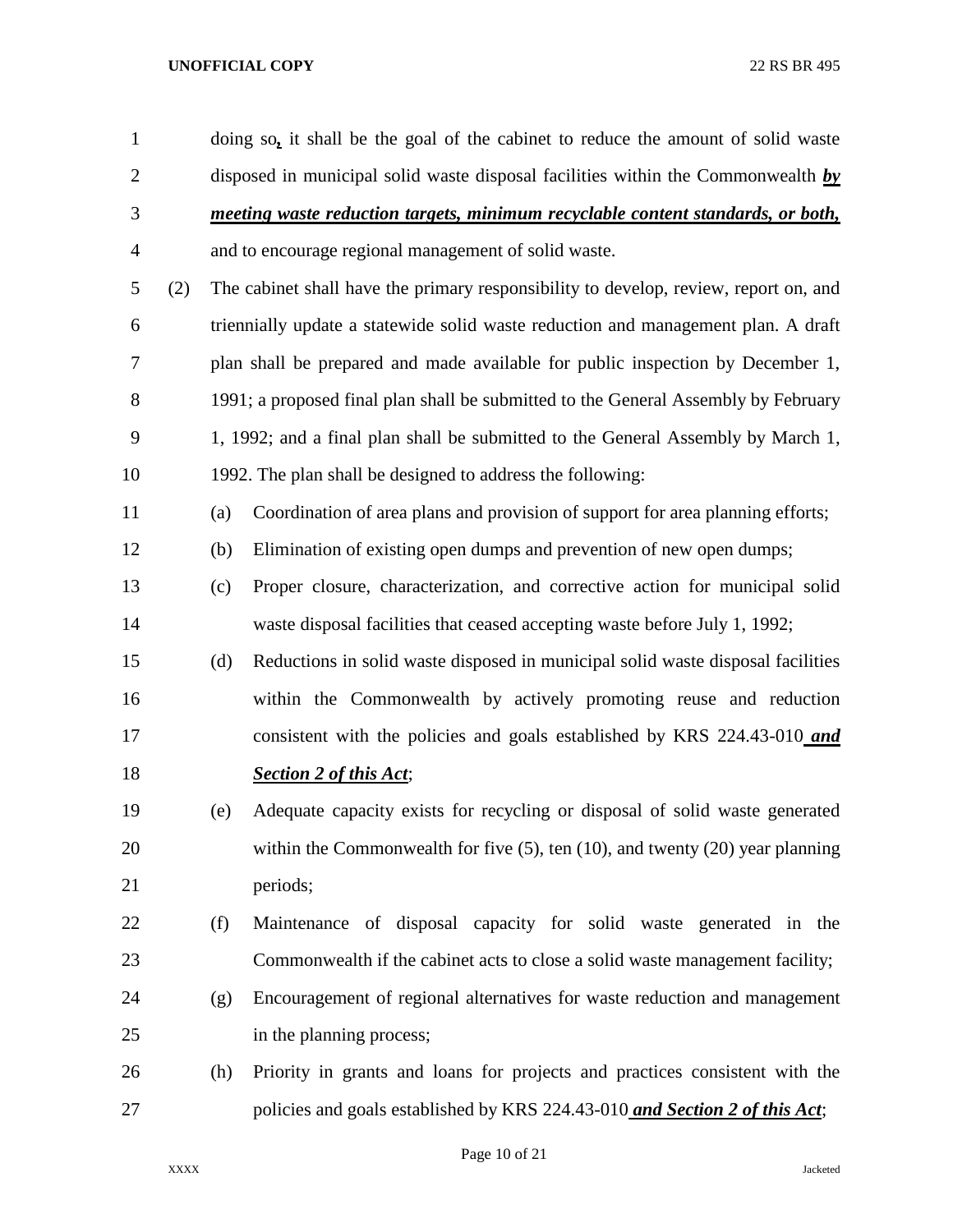(i) Minimum standards and procedures for solid waste management plans as established by the cabinet in administrative regulations; (j) A description of the status of solid waste reduction and management efforts in Kentucky; (k) Identification of state actions and responsibilities necessary to implement this chapter; and (l) Identification of problems impeding the attainment of the policies and goals of 8 this chapter. (3) The statewide solid waste reduction and management plan shall not establish maximum disposal capacity limitations for the Commonwealth *except that for any particular packaging waste category under an EPR, the cabinet may impose disposal restrictions and limitations on solid waste facilities to achieve waste reduction targets*. (4) The cabinet, beginning July 1, 1992, shall report annually to the Governor and to the General Assembly on the status of solid waste management in the Commonwealth. The report filed July 1, 1992, shall present the current status of solid waste planning and management in the Commonwealth. Subsequent annual reports shall include but not be limited to: (a) The status of solid waste planning and management; (b) The number and types of recycling and solid waste management facilities in 21 the Commonwealth; 22 (c) The status of actions taken to: 1. Eliminate existing open dumps and prevent new open dumps; and 2. Undertake proper closure, characterization, and corrective action for municipal solid waste disposal facilities that ceased accepting waste before July 1, 1992; (d) The remaining permitted capacity of each permitted solid waste management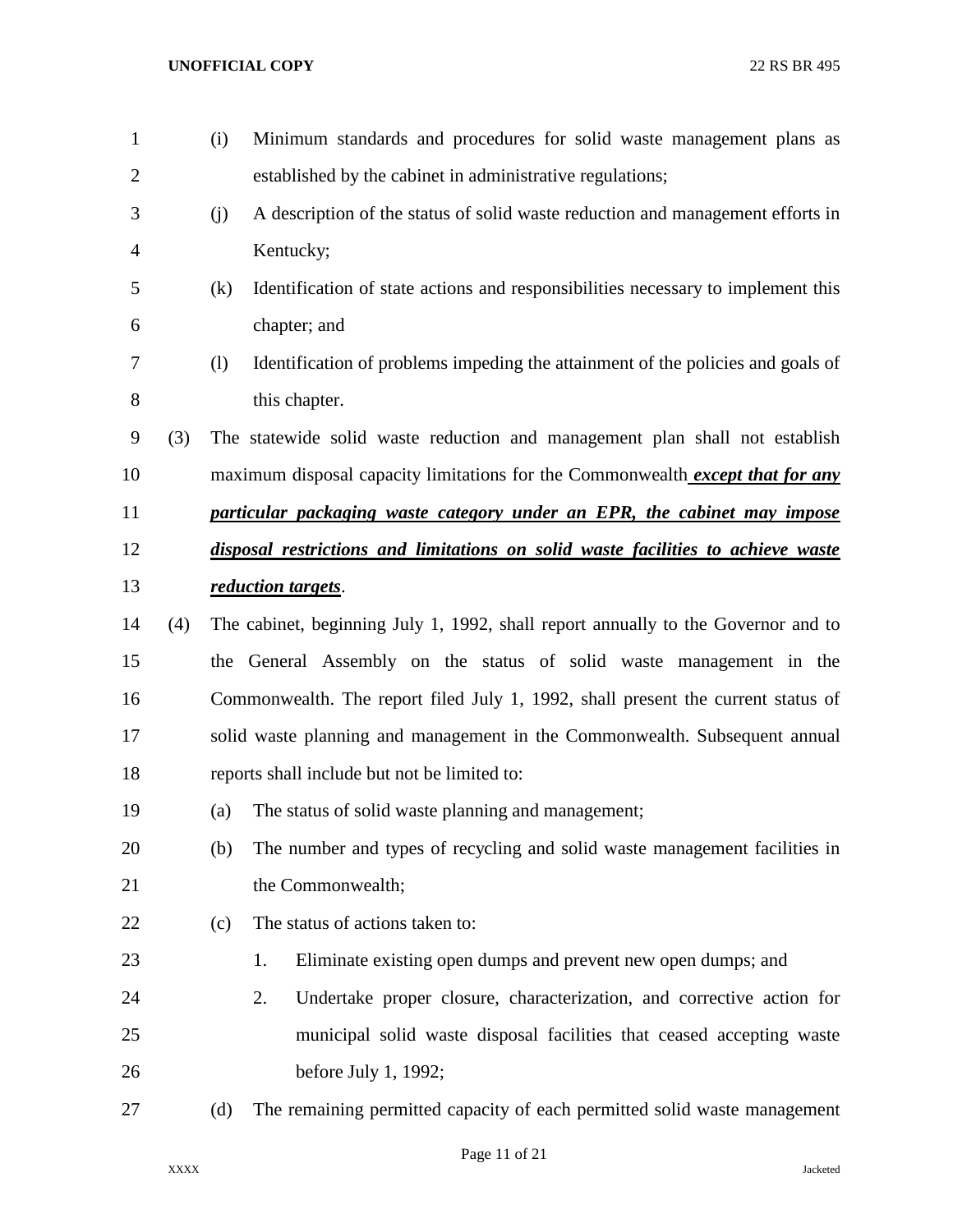| $\mathbf{1}$ |     |     | facility;                                                                            |
|--------------|-----|-----|--------------------------------------------------------------------------------------|
| 2            |     | (e) | The number and types of solid waste grants or loans made to cities, counties,        |
| 3            |     |     | waste management districts, and area development districts;                          |
| 4            |     | (f) | A compilation and analysis of solid waste reduction and management data              |
| 5            |     |     | provided to the cabinet;                                                             |
| 6            |     | (g) | A statement of progress achieved in meeting the policies and goals established       |
| 7            |     |     | by KRS 224.43-010;                                                                   |
| 8            |     | (h) | A statement of progress achieved in solid waste management education;                |
| 9            |     | (i) | A statement of progress achieved in establishing regional solid waste                |
| 10           |     |     | management approaches;                                                               |
| 11           |     | (j) | Any revisions in the statewide solid waste reduction and management plan;            |
| 12           |     |     | [and]                                                                                |
| 13           |     | (k) | Recommendations for improving the reduction and management of solid                  |
| 14           |     |     | waste in the Commonwealth; and                                                       |
| 15           |     | (l) | The number and category of EPRs imposed by the cabinet and for each                  |
| 16           |     |     | <b>EPR</b> , the revenue from producer responsibility fees, associated waste         |
| 17           |     |     | reduction targets, and minimum recyclable content standards along with               |
| 18           |     |     | <i><u>actuals for both categories.</u></i>                                           |
| 19           | (5) |     | On March 1 of each year, each governing body shall report annually to the cabinet    |
| 20           |     |     | on the status of solid waste management in its area. The annual report shall include |
| 21           |     |     | but not be limited to:                                                               |
| 22           |     | (a) | The amount of in-area and out-of-area municipal solid waste disposed in              |
| 23           |     |     | municipal solid waste disposal facilities in the area;                               |
| 24           |     | (b) | The total cumulative progress made toward meeting the policies and goals             |
| 25           |     |     | established by KRS 224.43-010 and Section 2 of this Act;                             |
| 26           |     | (c) | The remaining permitted capacity of disposal facilities;                             |
|              |     |     |                                                                                      |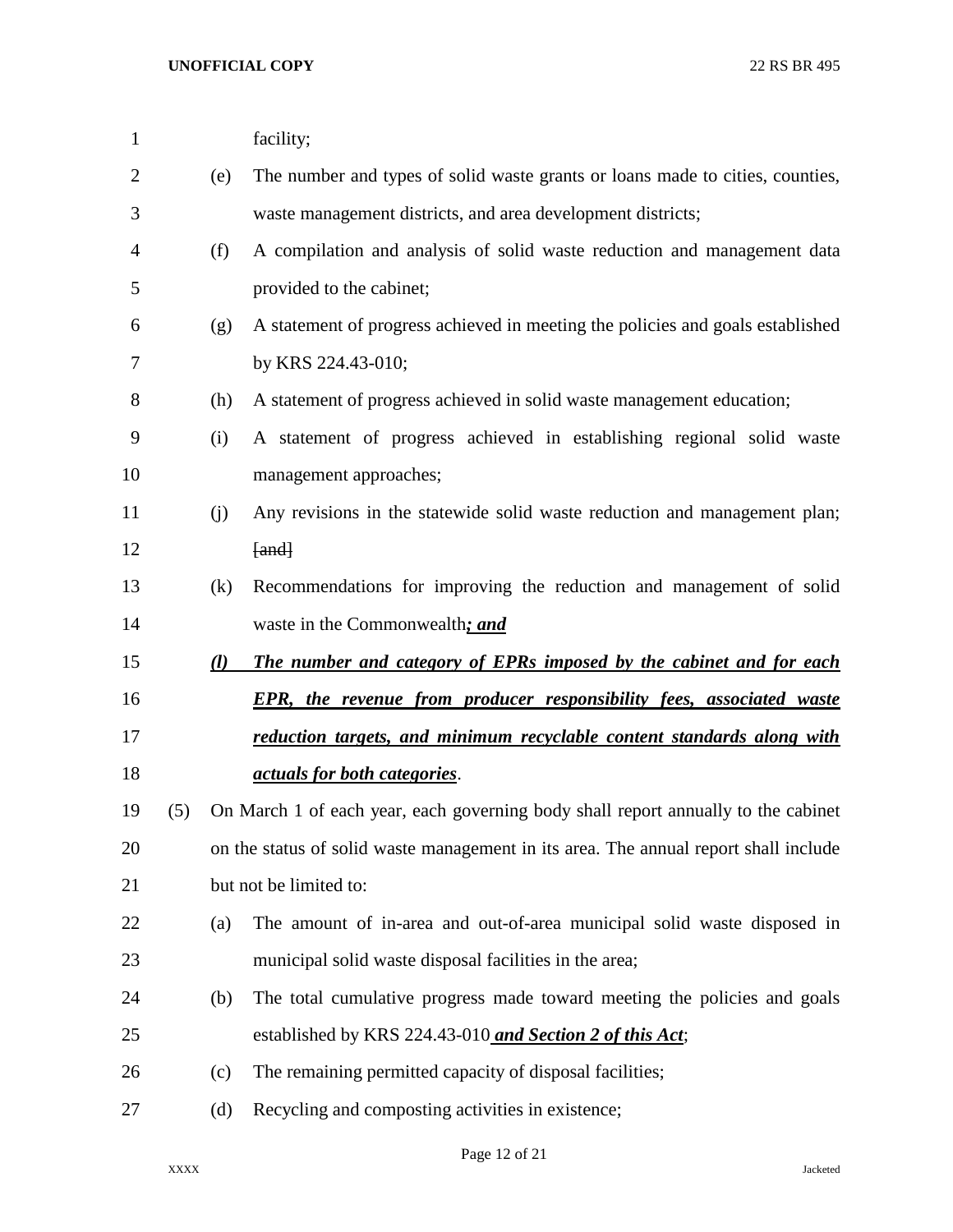(e) Public information and education activities during the reporting period including public campaigns urging participation in a municipal solid waste collection system and public campaigns promoting anti-litter and anti- dumping behavior with an accounting by the governing body of funds spent, labor expended, volunteer time and money expended, and an estimation of the campaign's effect;

 (f) The number of households within the area served by the governing body and the methods of public or private municipal solid waste collection available to them, the cost to the households using the collection system, the percentage of households using each method of municipal solid waste collection available to 11 them, the cost to the governing body of providing a municipal solid waste collection system, how the cost is paid for by the governing body, and the percentage of the cost that is recovered through service fees, including a complete accounting for collected fees, uncollected fees, and success in recovering uncollected fees;

 (g) Progress made since the last report on cleaning up illegal open dumps, including the number of open dumps eliminated since the last report or the last solid waste management plan revision, the total and average cost per open dump elimination, and identification of new open dumps or cleaned up open dumps that have been used again for illegal dumping;



 (i) Costs of any projects undertaken pursuant to the solid waste management plan; and

(j) Any other pertinent information as may be required by the cabinet.

*(6) As used in this section:*

# *(a) "Extended producer responsibility" or "EPR" means a designation by the cabinet that requires the producer of a product to be financially and*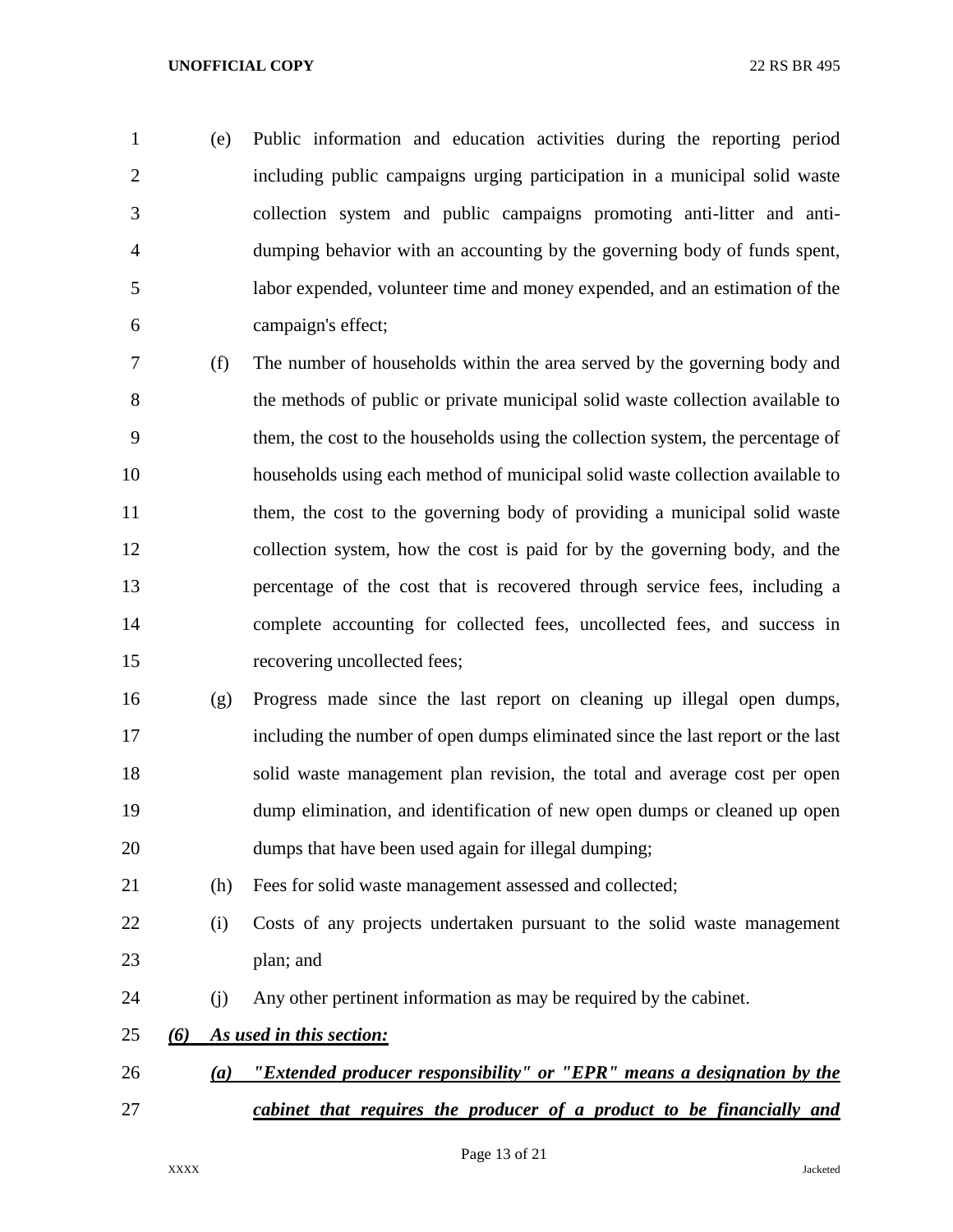| 1  |     | otherwise responsible for the end use management of the product including               |
|----|-----|-----------------------------------------------------------------------------------------|
| 2  |     | <u>the cost of disposing, recycling, or further treatment of the waste;</u>             |
| 3  |     | "Packaging material" means non-biodegradable material, either singularly<br>(b)         |
| 4  |     | or in combination with other materials, used to construct a single use                  |
| 5  |     | container for a product, including a product sold over the Internet, which              |
| 6  |     | encases the product from the time that the product leaves a point of sale               |
| 7  |     | with the retailer or producer or the product is received by the consumer of             |
| 8  |     | the product;                                                                            |
| 9  |     | "Producer" means a person who disposes of more than fifteen (15) tons of<br>(c)         |
| 10 |     | packaging material annually and:                                                        |
| 11 |     | Has legal ownership of the brand of a product sold in the state                         |
| 12 |     | contained in packaging material; or                                                     |
| 13 |     | <b>Imports a product contained in packaging material branded by the</b><br>2.           |
| 14 |     | person, regardless of whether the person has a physical presence in                     |
| 15 |     | the state;                                                                              |
| 16 |     | "Producer responsibility fees" or "producer fees" means the amounts paid<br>(d)         |
| 17 |     | to the cabinet by the producers to defray the disposal cost of each producer's          |
| 18 |     | share of packaging wastes under an EPR; and                                             |
| 19 |     | "Waste reduction target" means an amount set by the cabinet representing<br>(e)         |
| 20 |     | the quantity of packaging waste, by category, to be diverted from landfills.            |
| 21 |     | Section 10. KRS 224.43-505 is amended to read as follows:                               |
| 22 | (1) | A trust fund known as the Kentucky pride fund is hereby established in the State        |
| 23 |     | Treasury to receive money collected from environmental remediation fees                 |
| 24 |     | established in KRS 224.43-500 and from the producer responsibility fees                 |
| 25 |     | established in Section 6 of this Act. The fund shall be used to accomplish the          |
| 26 |     | purposes established in this section and sections 1 to 7 of this Act. Any money         |
| 27 |     | accruing to the fund in any fiscal year shall not lapse but shall be carried forward to |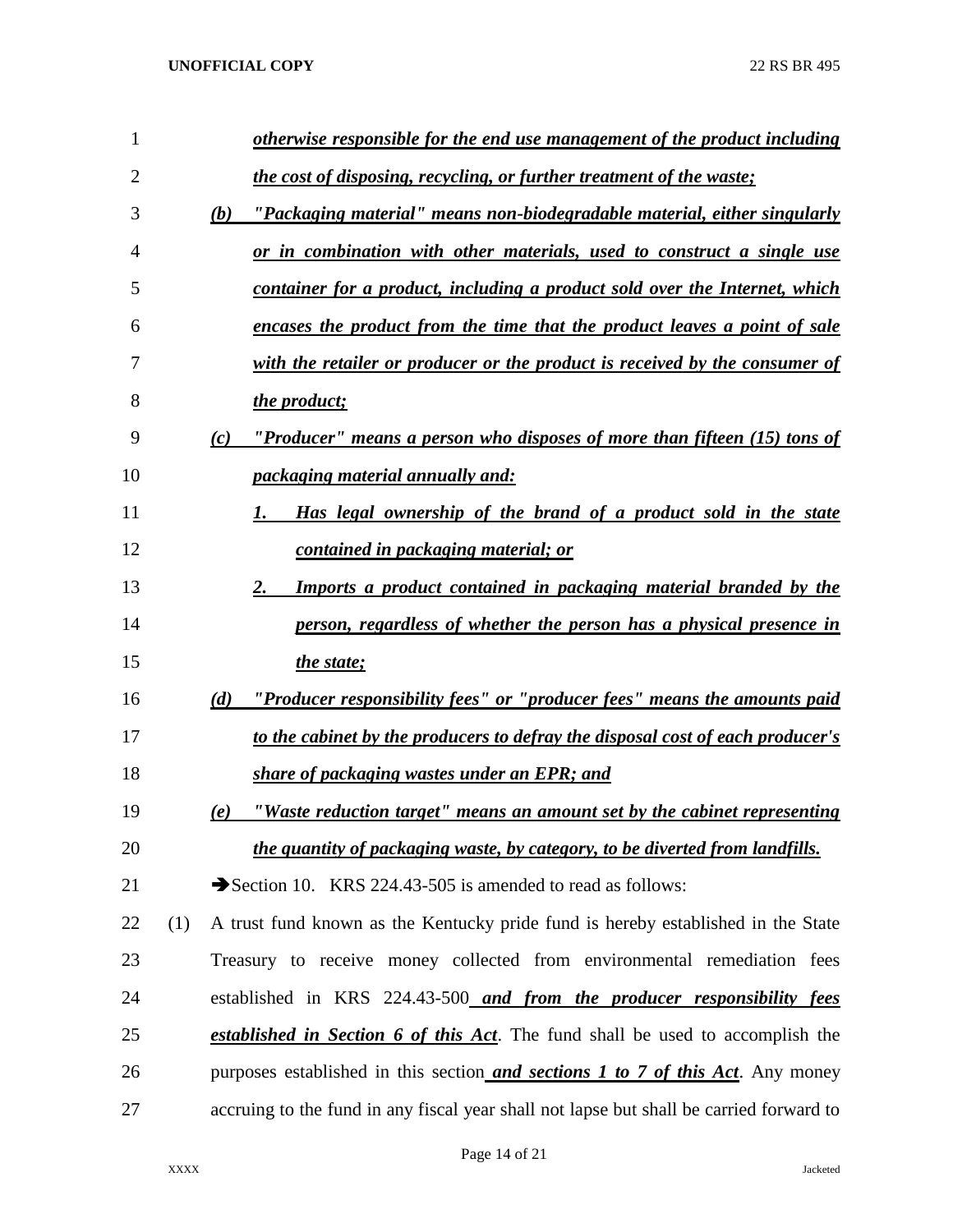the next fiscal year. The fund may also receive state appropriations, gifts, grants, and federal funds. All interest earned on money in the fund shall be credited to the fund.

- (2) The cabinet shall administer the Kentucky pride fund as provided by this section and any administrative regulations promulgated pursuant thereto. Money from the fund received by the cabinet shall be distributed as follows:
- (a) Five million dollars (\$5,000,000) of the money deposited into the fund each year shall be retained by the cabinet, subject to the following conditions:
- 1. The cabinet may use up to two and one-half million dollars (\$2,500,000) of the money deposited into the fund as necessary for direct costs associated with site identification, characterization, and corrective action assessments of solid waste disposal sites and facilities that have ceased accepting waste before July 1, 1992, including former permitted municipal solid waste disposal facilities or abandoned solid waste disposal sites or facilities. The cabinet shall prioritize the sites and facilities based on risks to human health, safety, and the environment, and develop an implementation plan for closure and remediation of those sites and facilities. Funds may be utilized to begin design and implementation of proper closure and corrective action for those sites and facilities with unabated pending violations.
- 2. The cabinet shall suspend until July, 2006, enforcement activity regarding landfill closure and remediation obligations against formerly permitted municipal solid waste disposal facilities owned by a city or county that ceased accepting waste prior to July 1, 1992, except as necessary to abate an environmental emergency.
- 3. Two and one-half million dollars (\$2,500,000) per year shall be used to pay debt service on bonds sold by the Kentucky Infrastructure Authority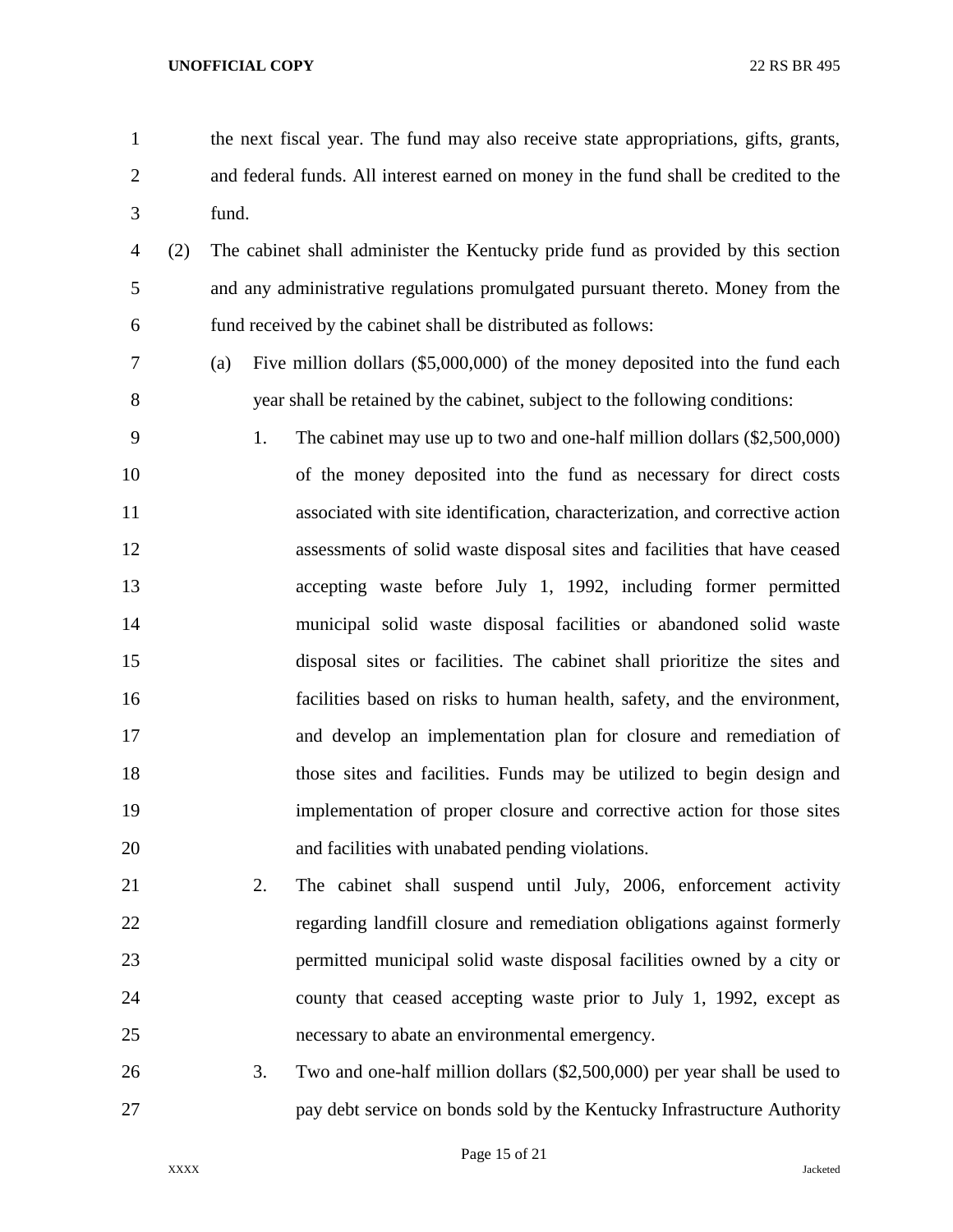| $\mathbf{1}$   |     | in the amount of at least twenty-five million dollars (\$25,000,000), the        |
|----------------|-----|----------------------------------------------------------------------------------|
| $\overline{2}$ |     | proceeds from which were deposited into the Kentucky pride fund                  |
| 3              |     | established in this section and utilized for undertaking closure and             |
| 4              |     | corrective action at formerly permitted solid waste disposal facilities or       |
| 5              |     | abandoned solid waste sites or facilities that ceased accepting waste            |
| 6              |     | prior to July 1, 1992, which pose the most significant environmental or          |
| 7              |     | human health risk. Moneys not appropriated for the identification and            |
| 8              |     | characterization of orphaned or abandoned landfills, or debt service, may        |
| 9              |     | be used for the elimination of illegal open dumps, direct costs associated       |
| 10             |     | with the closure of orphaned landfills, recycling grants, household              |
| 11             |     | hazardous waste grants, or additional debt service.                              |
| 12             | (b) | The interest on all moneys deposited into the fund, including unused debt        |
| 13             |     | services, shall be distributed annually in an amount not to exceed one million   |
| 14             |     | dollars (\$1,000,000) to the Kentucky Environmental Education Council for        |
| 15             |     | implementation of the environmental education center component of the            |
| 16             |     | <b>Environmental Education Master Plan.</b>                                      |
| 17             | (c) | The remaining balance of the funds from the environmental remediation fee        |
| 18             |     | established in KRS 224.43-500 and the producer responsibility fees               |
| 19             |     | established in Section 6 of this Act, plus any unspent interest revenues, shall  |
| 20             |     | be utilized by the cabinet for grants to counties for the elimination of illegal |
| 21             |     | open dumps, for the establishment of and to establish a recycling and            |
| 22             |     | household hazardous waste grants program and a Kentucky packaging                |
| 23             |     | stewardship program. Any county, waste management district, city, urban-         |
| 24             |     | county government, or other political subdivision of the state shall be eligible |
| 25             |     | to apply for recycling and household hazardous waste grants under this           |
| 26             |     | program. Applicants for a grant under the Kentucky packaging stewardship         |
| 27             |     | program shall be in accordance with the requirements in subsection (7) of        |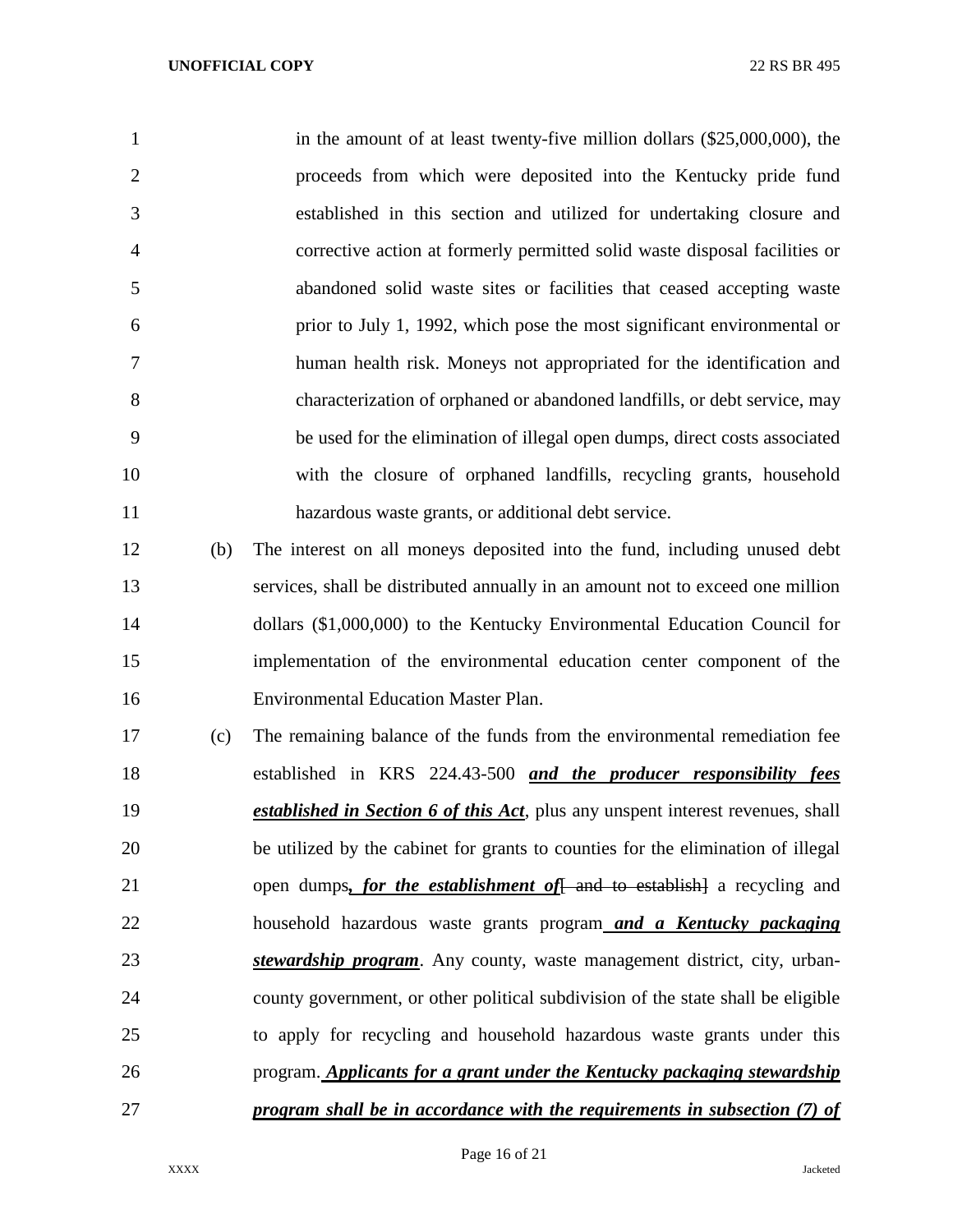| $\mathbf{1}$   |     | this section.                                                                      |
|----------------|-----|------------------------------------------------------------------------------------|
| 2              | (d) | Two and one-half million dollars (\$2,500,000) shall be transferred in each of     |
| 3              |     | the fiscal years 2002-03 and 2003-04 and annually thereafter from the road         |
| $\overline{4}$ |     | fund established in KRS $48.010(15)(g)$ and two and one-half million dollars       |
| 5              |     | $(\$2,500,000)$ shall be transferred in each of the fiscal years 2002-03 and 2003- |
| 6              |     | 04 and annually thereafter from the highway construction contingency fund to       |
| 7              |     | the Kentucky pride fund established in this section, to be reserved and            |
| 8              |     | distributed annually for anti-litter control programs with distributions to be     |
| 9              |     | made as follows:                                                                   |
| 10             |     | Thirty-three and one-third percent $(33-1/3%)$ of the money shall be<br>1.         |
|                |     |                                                                                    |

- distributed annually based on each county's miles of public roads as a percentage of the total miles of public roads in the Commonwealth at the 13 time of distribution;
- 2. Thirty-three and one-third percent (33-1/3%) of the money shall be distributed annually based on the county's rural population as a percentage of the total rural population of the Commonwealth at the 17 time of distribution. "Rural population" means the population residing outside a city, town, or urban area with a population of two thousand five hundred (2,500) persons or more;
- 3. Thirty-three and one-third percent (33-1/3%) of the money shall be distributed annually based on the county's population as a percentage of 22 the total population of the Commonwealth at the time of distribution;
- 4. Of the moneys apportioned to counties on the basis of miles of public roads and population as provided for in subparagraphs 1. and 3. of this paragraph, the cabinet shall provide to the participating incorporated cities within the jurisdiction of each respective county which, by ordinance or other means, provides municipal solid waste collection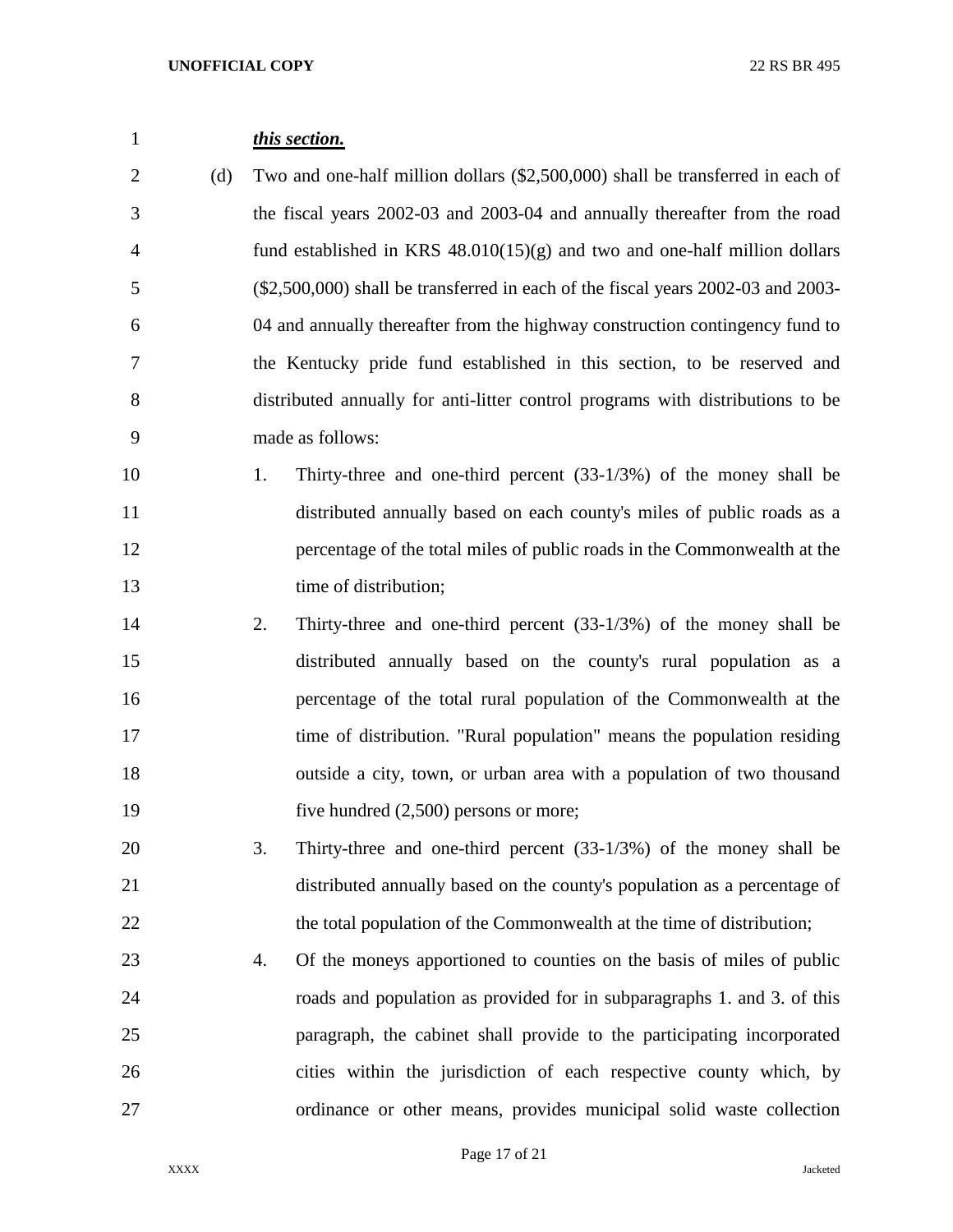| $\mathbf{1}$   |     |     |    | service, an amount of funds equal to the ratio of that city's total miles of       |
|----------------|-----|-----|----|------------------------------------------------------------------------------------|
| $\overline{2}$ |     |     |    | public roads in the county and the ratio of that city's population to the          |
| 3              |     |     |    | population of the county, to be used for the purpose of litter cleanup on          |
| 4              |     |     |    | public roads within city boundaries;                                               |
| 5              |     |     | 5. | Moneys received by counties and cities pursuant to this paragraph shall            |
| 6              |     |     |    | be applied for by November 1 of the year preceding the grant                       |
| 7              |     |     |    | distribution and shall be used to meet obligations with respect to the             |
| 8              |     |     |    | litter cleanup of public roads required by the provisions of KRS 224.43-           |
| 9              |     |     |    | 345; and                                                                           |
| 10             |     |     | 6. | Litter abatement funding rejected or otherwise returned from the grant             |
| 11             |     |     |    | recipients shall be applied to the following year's allotment for litter           |
| 12             |     |     |    | abatement grants.                                                                  |
| 13             | (3) |     |    | Any county may apply for a grant for the elimination of illegal open dumps subject |
| 14             |     |     |    | to the following provisions:                                                       |
| 15             |     | (a) |    | The cabinet first shall prioritize expenditures from this fund among those         |
| 16             |     |     |    | counties with approved solid waste management plans in order to address            |
| 17             |     |     |    | those illegal open dumps posing the most significant public health and             |
| 18             |     |     |    | environmental risks; and                                                           |
| 19             |     | (b) |    | The cabinet shall provide grants to counties for eliminating illegal open          |
| 20             |     |     |    | dumps. To be eligible for grant funding, the applicant shall:                      |
| 21             |     |     | 1. | Establish an effective universal municipal solid waste collection service          |
| 22             |     |     |    | that is available to all county residences and businesses;                         |
| 23             |     |     | 2. | Employ a solid waste coordinator with enforcement powers;                          |
| 24             |     |     | 3. | Remain in compliance with an approved solid waste management plan                  |
| 25             |     |     |    | under this chapter;                                                                |
| 26             |     |     | 4. | Enter into agreement with the cabinet to provide a twenty-five percent             |
| 27             |     |     |    | (25%) match which may be in kind to the grant amount and comply with               |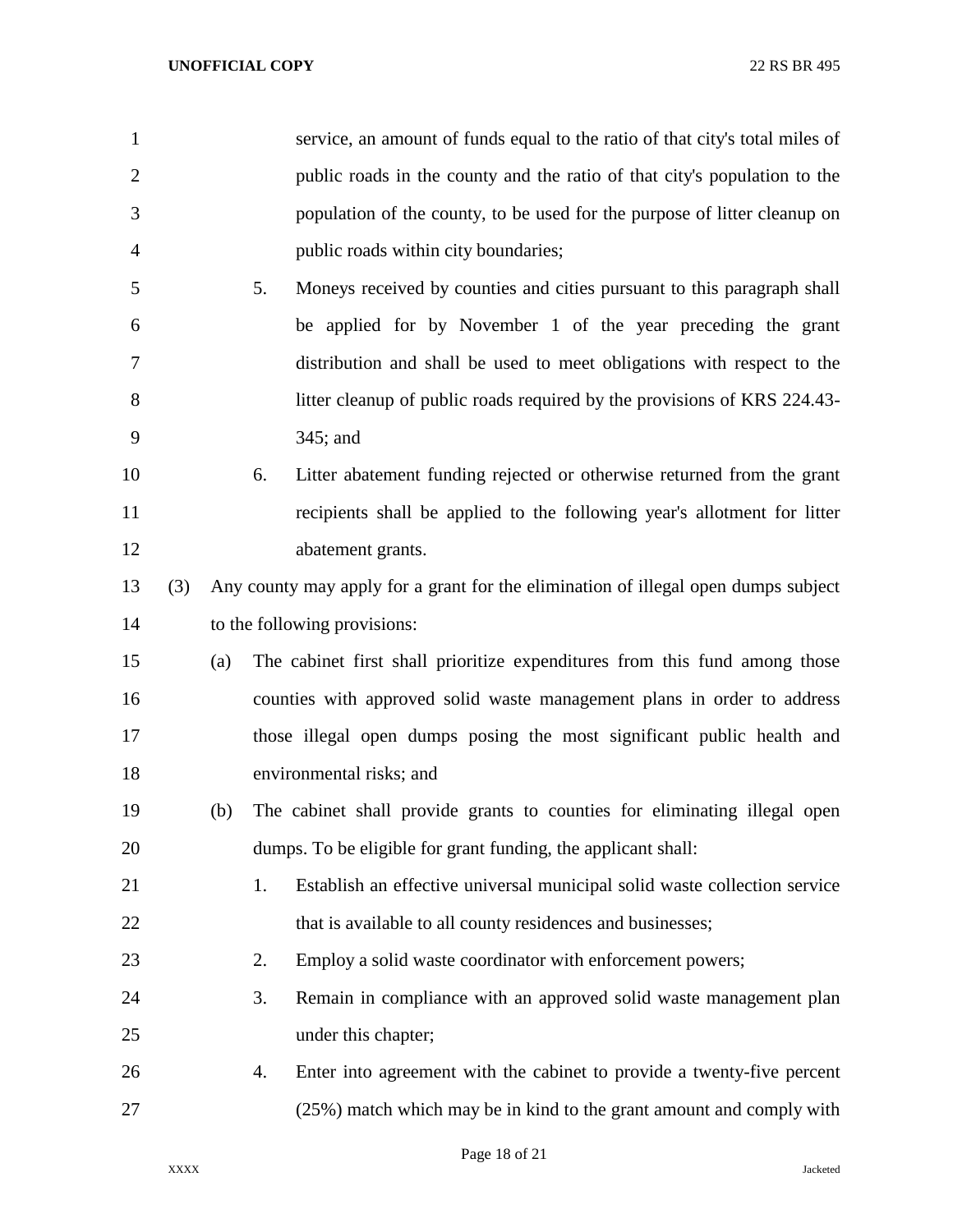| $\mathbf{1}$   |     |     | the grant criteria, except that the grant match may be waived for illegal           |
|----------------|-----|-----|-------------------------------------------------------------------------------------|
| $\overline{2}$ |     |     | dump cleanups projected to cost more than fifty thousand dollars                    |
| 3              |     |     | $(\$50,000);$                                                                       |
| $\overline{4}$ |     |     | 5.<br>Agree to use all legal methods at their disposal to collect delinquent        |
| 5              |     |     | solid waste collection fees; and                                                    |
| 6              |     |     | 6.<br>Establish a committee to be designated as the clean county committee,         |
| 7              |     |     | composed of representatives from business, schools, agriculture,                    |
| 8              |     |     | homemakers, and other concerned citizens, to increase awareness and                 |
| 9              |     |     | develop education and enforcement strategies to keep the county free of             |
| 10             |     |     | litter and illegal open dumps.                                                      |
| 11             | (4) |     | The cabinet shall impose the following requirements for recycling and household     |
| 12             |     |     | hazardous waste management grants to counties, waste management districts, cities,  |
| 13             |     |     | urban-county governments, or other political subdivisions of the state:             |
| 14             |     | (a) | Each grantee shall provide a twenty-five percent $(25%)$ match to the grant         |
| 15             |     |     | amount which may be in kind and shall comply with the grant criteria;               |
| 16             |     | (b) | Each grantee shall demonstrate that the proposed project will remain                |
| 17             |     |     | financially viable after grant funds have been expended;                            |
| 18             |     | (c) | The grantee shall demonstrate that the service added by the project is needed       |
| 19             |     |     | and would otherwise be unavailable within the proposed service area; and            |
| 20             |     | (d) | Projects that create opportunities for regional recycling or regional household     |
| 21             |     |     | hazardous waste management shall be given priority.                                 |
| 22             | (5) |     | Counties that meet the requirements set out above in subsection (3) of this section |
| 23             |     |     | shall be provided the following incentives and rewards by the cabinet:              |
| 24             |     | (a) | Extra points when applying for Land and Water Conservation Fund grants,             |
| 25             |     |     | National Recreation Trails Funds grants, and funding from the state-funded          |
| 26             |     |     | Community Rivers and Streams Program; and                                           |
| 27             |     | (b) | Priority consideration for funds from the Division of Conservation State Cost       |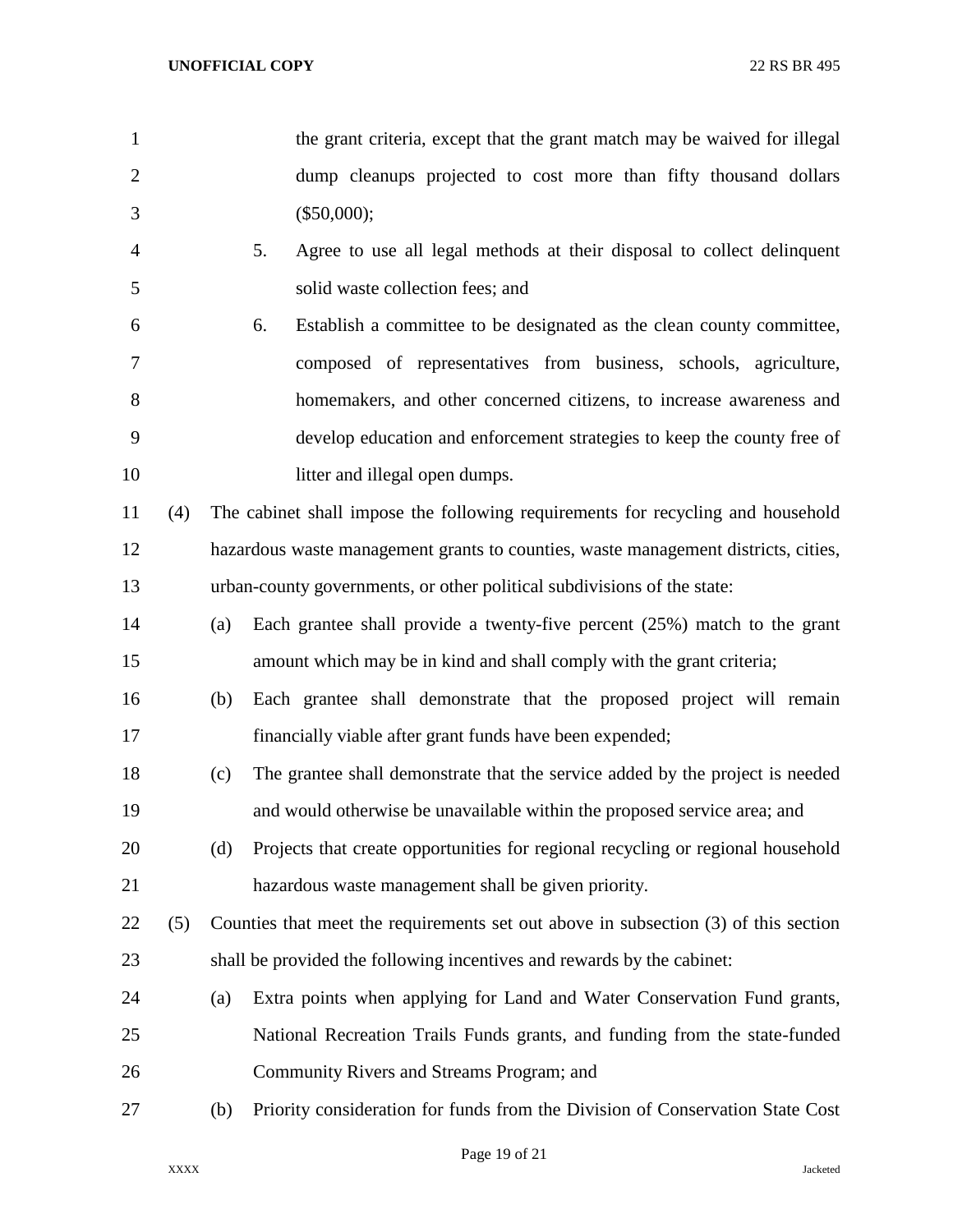| $\mathbf{1}$   |     | Share Program for dumps on farmland and the Waste Tire Trust Fund for tire              |
|----------------|-----|-----------------------------------------------------------------------------------------|
| $\overline{2}$ |     | dumps.                                                                                  |
| 3              | (6) | The cabinet shall be reimbursed for reasonable costs related to the implementation      |
| 4              |     | of the provisions of this section, not to exceed seven hundred fifty thousand dollars   |
| 5              |     | (\$750,000) annually, except that any reasonable costs for implementing Sections 1      |
| 6              |     | to 7 of this Act and subsection (7) of this section in excess of the cap shall be       |
| 7              |     | reimbursed.                                                                             |
| 8              | (7) | Any person may apply for a grant to manage packaging wastes that are under an           |
| 9              |     | <b>EPR.</b> In addition to the requirements imposed under this section, the cabinet may |
| 10             |     | condition grant awards to ensure compliance with Sections 2 and 3 of this Act.          |
| 11             |     | <u>An applicant for a grant under this subsection shall:</u>                            |
| 12             |     | Have the legal authority to construct and operate the project in compliance<br>(a)      |
| 13             |     | with this chapter and the grant conditions;                                             |
| 14             |     | (b)<br>Not have received a final judgment or conviction or any outstanding              |
| 15             |     | violations of state or federal environmental statutes or administrative                 |
| 16             |     | regulations in the five (5) years prior to submitting the application; and              |
| 17             |     | Submit periodic progress reports to the cabinet and not change the project<br>(c)       |
| 18             |     | without prior cabinet approval.                                                         |
| 19             | (8) | The cabinet may revoke a grant and seek recovery of any grant funds dispersed if        |
| 20             |     | the person awarded the grant does not comply with the requirements of this              |
| 21             |     | section or grant conditions imposed by the cabinet.                                     |
| 22             | (9) | As used in this section:                                                                |
| 23             |     | "Extended producer responsibility" or "EPR" means a designation by the<br>(a)           |
| 24             |     | cabinet that requires the producer of a product to be financially and                   |
| 25             |     | <u>otherwise responsible for the end use management of the product including</u>        |
| 26             |     | the cost of disposing, recycling, or further treatment of the waste;                    |
| 27             |     | "Kentucky Packaging Stewardship Program"<br>(b)<br>means the<br><i>program</i>          |